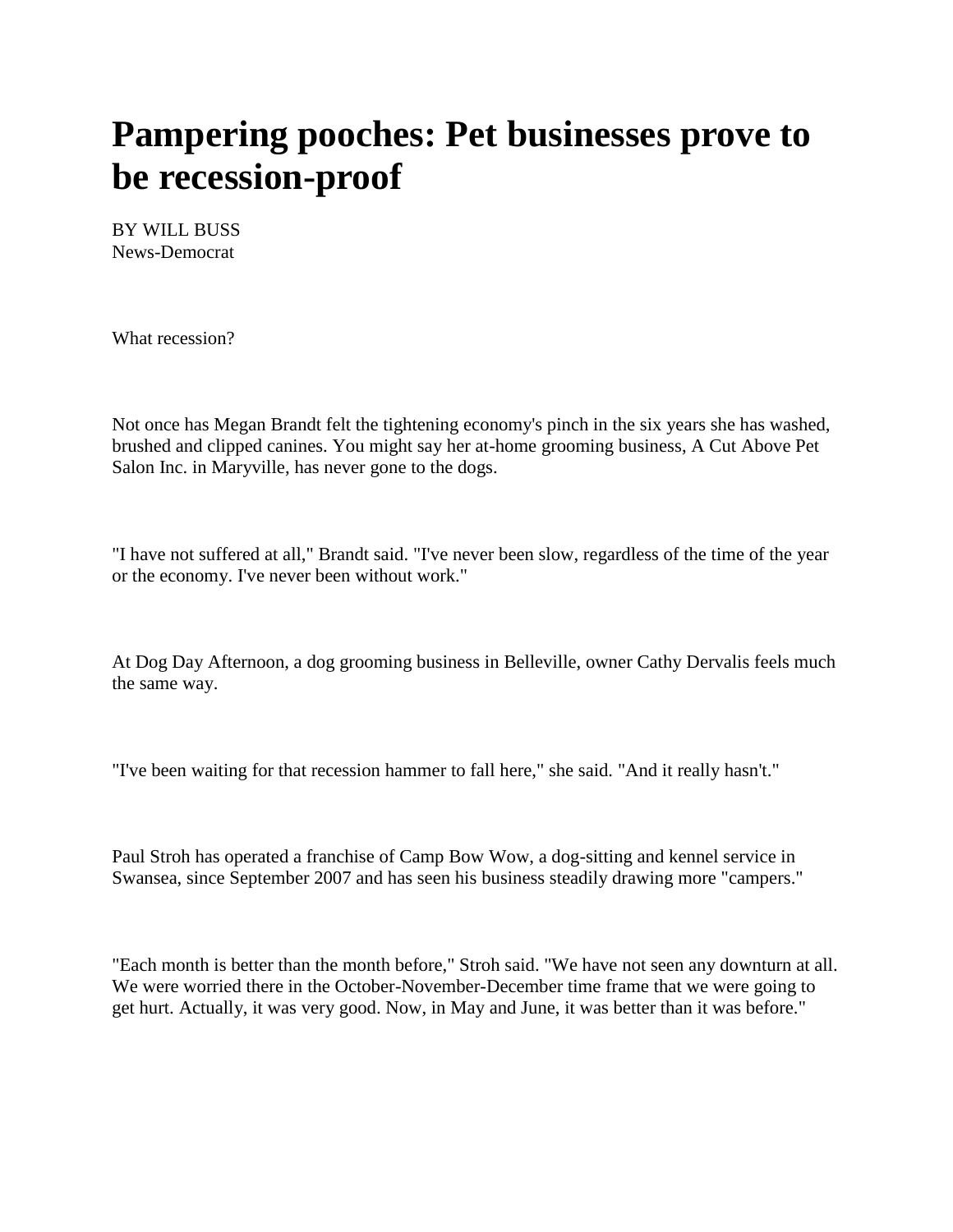At a time when the economy has been losing jobs and businesses, it's still gaining cats and dogs. Recent market statistics indicate the pet industry is growing.

According to Los Angeles-based industry research firm IBISWorld, the nation's pet businesses are expected to generate \$51.6 billion this year, an increase of 1.3 percent over 2008. Senior analyst George Van Horn said that because pets tend to be more aligned with being a member of the family the costs of caring for them are not costs owners can or are willing to cut back on.

"I think it really boils down to where pets are in the discretionary ladder," Van Horn said. "The United States is certainly a very wealthy economy, probably not as wealthy as we were two or three years ago, but it's still a really affluent society. When consumers budget, the things people can do without or no longer do or spend time doing, pets don't really fall into that."

The analysis shows that pet stores are on par to bring in sales of almost \$11.5 billion this year. The research also reveals that pet food production is anticipated to bring in about \$15.2 billion and the pet grooming and boarding sector is expected to generate \$2.69 billion this year.

Van Horn said emotional attachment is typically the reason owners are quite willing to spend money on pets during good times and bad. But he also noted IBISWorld's estimates on the actual costs involved. On average, the total cost of owning a dog or cat over a 13-year period is \$13,300 and \$8,500, respectively. Although the total cost is significant, the initial cost outlay is relatively low --generally less than 3 percent of the total. Food is 28 percent to 29 percent of total. Veterinary bills are the wild card and can represent 10 percent to 22 percent of the total cost of raising a dog or cat.

Stroh said that although he has found some of his customers have cut back on pet sitting and boarding, he has found new customers have come in where others left off. His business conducts interviews with owners and their dogs before his staff takes on a client. Until recently, he had averaged about 50 sessions a month.

"We've done 50 in the first two-and-a-half weeks of the season," he said. "It's going really good. Our day-care business has really picked up, and our boarding business is doing very well. We had 90 dogs two weeks ago and 80 dogs last weekend. Our max is 125, so we're not at our maximum, but we are comfortable."